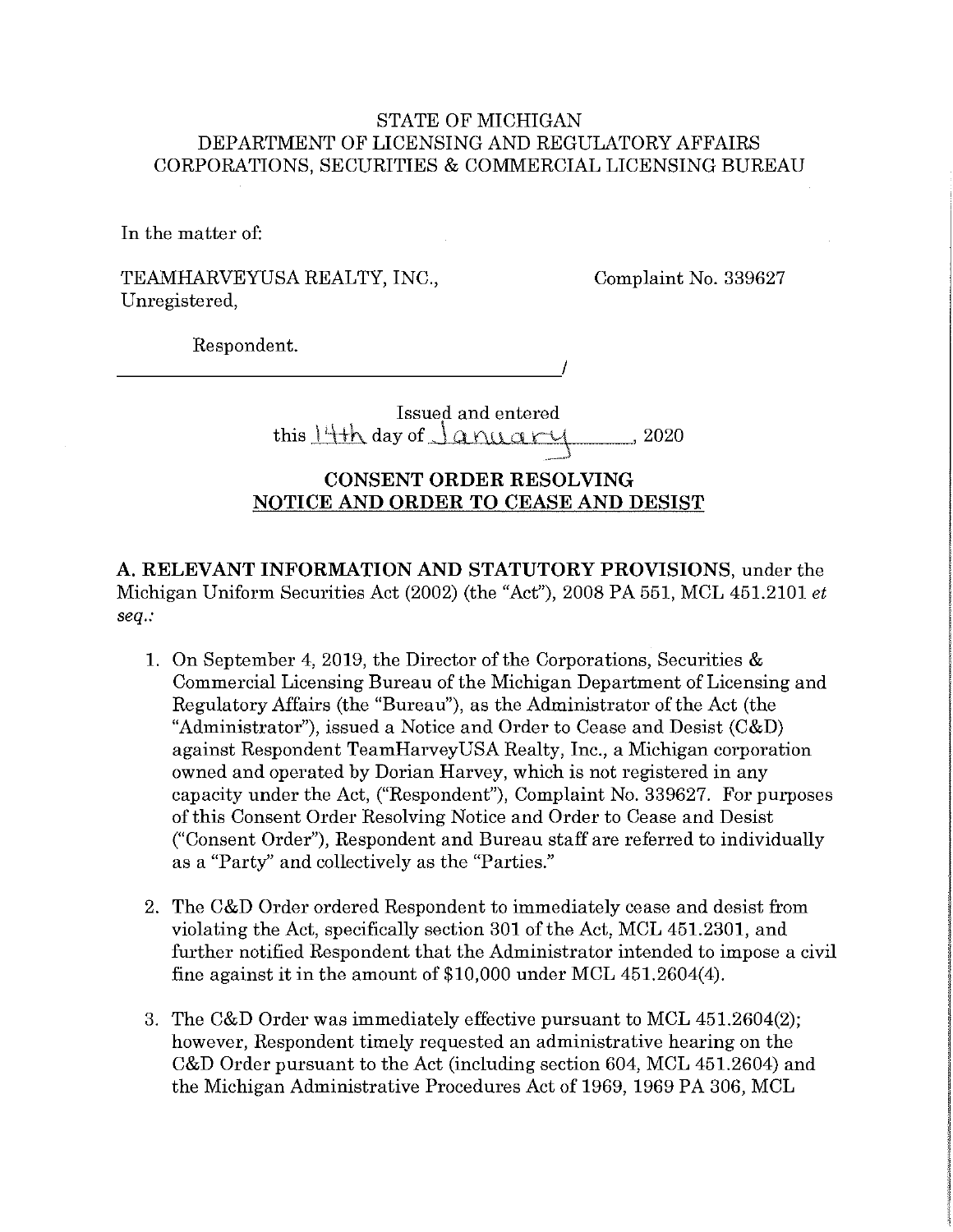24.201 *et seq.* (including section 71, MCL 24.271) (the "Hearing Request"). Thereafter, the Parties waived the 15-day statutory requirement to schedule a hearing and agreed to hold Respondent's Hearing Request in abeyance while negotiating possible resolution through this Consent Order.

4. As a result of negotiations, the Parties agree to and recommend that the Administrator order a settlement of this matter under the terms and conditions set forth in this Consent Order. Respondent was represented by, and had the advice of, legal counsel throughout the process of resolving the C&D through this Consent Order.

# **B.AGREEMENT**

The Parties agree to resolve the C&D pursuant to the following terms and conditions:

- 1. Respondent agrees to comply with the Act and agrees to permanently cease and desist offering or selling any securities in Michigan that are not registered or exempt under the Act or the rules promulgated under the Act or the predecessor Act.
- 2. Respondent agrees to pay the Bureau a reduced civil fine in the settlement amount of Two Thousand Five Hundred Dollars (\$2,500.00) (the "Reduced Civil Fine"). Respondent agrees to pay the Reduced Civil Fine within sixty (60) calendar days after the mailing date of this Consent Order, once entered. The Reduced Civil Fine must be paid by cashier's check or money order made payable to the "State of Michigan," contain identifying information (name and "Complaint No. 339627"), and be mailed to the Bureau at the following address:

Corporations, Securities & Commercial Licensing Bureau Securities & Audit Division - Final Order Monitoring P.O. Box 30018 Lansing, MI 48909

If any portion of the Reduced Civil Fine is overdue, the Administrator may refer it to the Michigan Department of Treasury for collection action against Respondent. In addition, and consistent with Paragraph B.13 below, the Administrator reserves the right to take other available legal action to enforce payment of and collect the Reduced Civil Fine.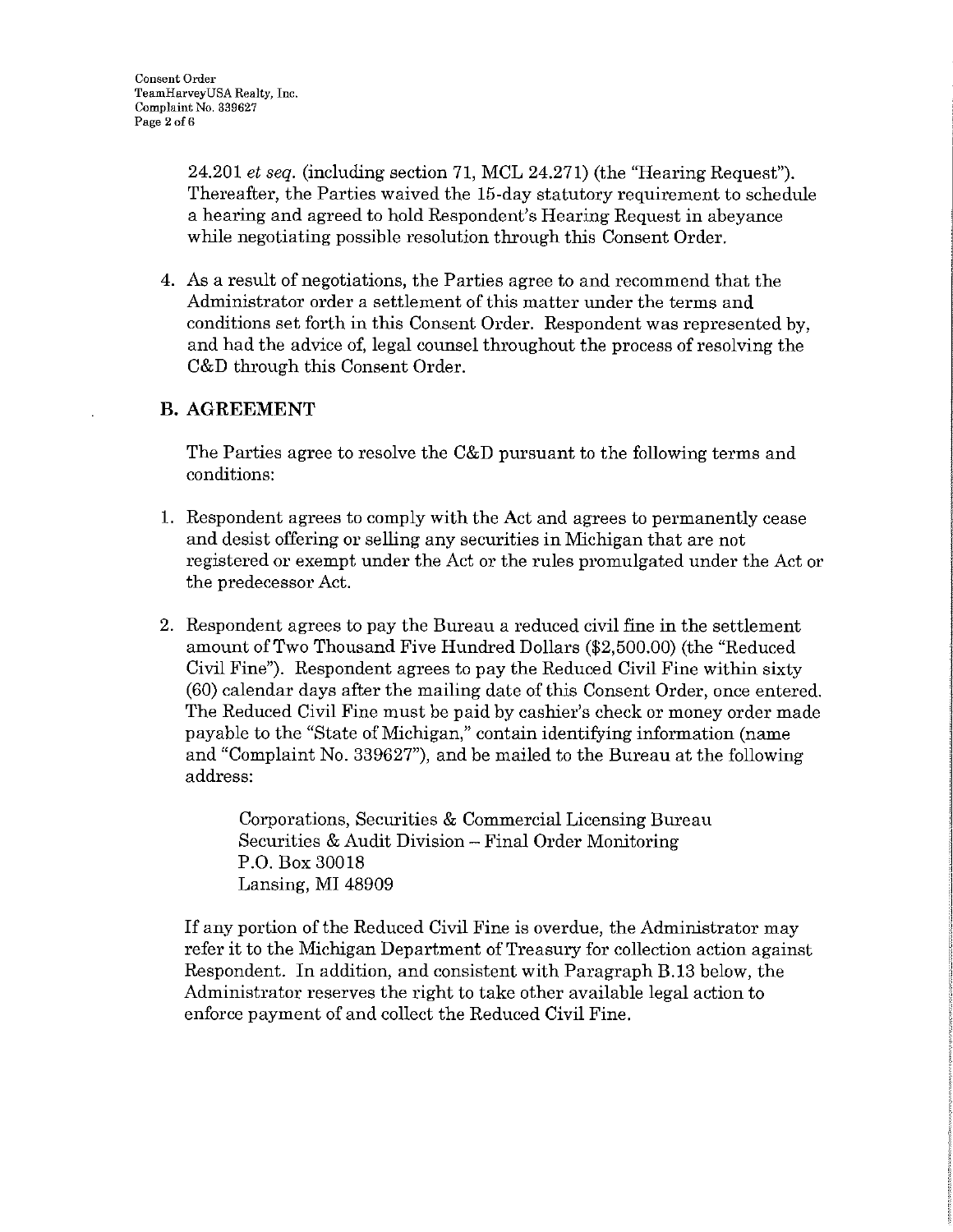3. The Bureau will report and publish this Consent Order according to its current policy, as follows:

> This Consent Order is a public record required to be published and made available to the public, consistent with section 11 of the Michigan Freedom of Information Act, MCL 15.241. The Bureau will publish this Consent Order consistent with its current policy, whereby copies of orders issued under the Act are posted to the Bureau's website and a summary of order content is included in monthly disciplinary action reports separately published on the Bureau's website.

- 4. Notwithstanding the potential application of MCL 451.2412(9), this Consent Order expressly preserves the Bureau's and Administrator's ability to rely on and assert, in any future proceeding under the Act, all activities, conduct, and alleged Act violations by Respondent contained in or relating to the C&D Order.
- 5. Respondent neither admits nor denies any allegations in the C&D Order or any wrongdoing in connection with this matter, and consents to entry of this Consent Order only for the purpose of resolving the C&D Order in an expeditious fashion that avoids the time and expense associated with an administrative proceeding on the Hearing Request and any appeals therefrom. The Parties agree that this Consent Order is automatically admissible in a proceeding to enforce its provisions or in any administrative proceeding under the Act.
- 6. The Parties agree that this Consent Order resolves only Respondent's activities, conduct, and alleged Act violations contained in the C&D Order, . but it does not address or resolve any other activities, conduct, or potential Act violations engaged in by Respondent not expressly contained in the C&D Order or occurring after the date this Consent Order is entered.
- 7. Respondent agrees that, effective upon entry of this Consent Order, the Hearing Request is automatically revoked without further action by the Parties.
- 8. Respondent agrees to cooperate with the Bureau and comply with any reasonable investigative demands made by the Bureau in the future for purposes of ensuring compliance with this Consent Order or the Act.
- 9. Respondent acknowledges and agrees that: (a) the Administrator has jurisdiction and authority to enter this Consent Order; (b) the Administrator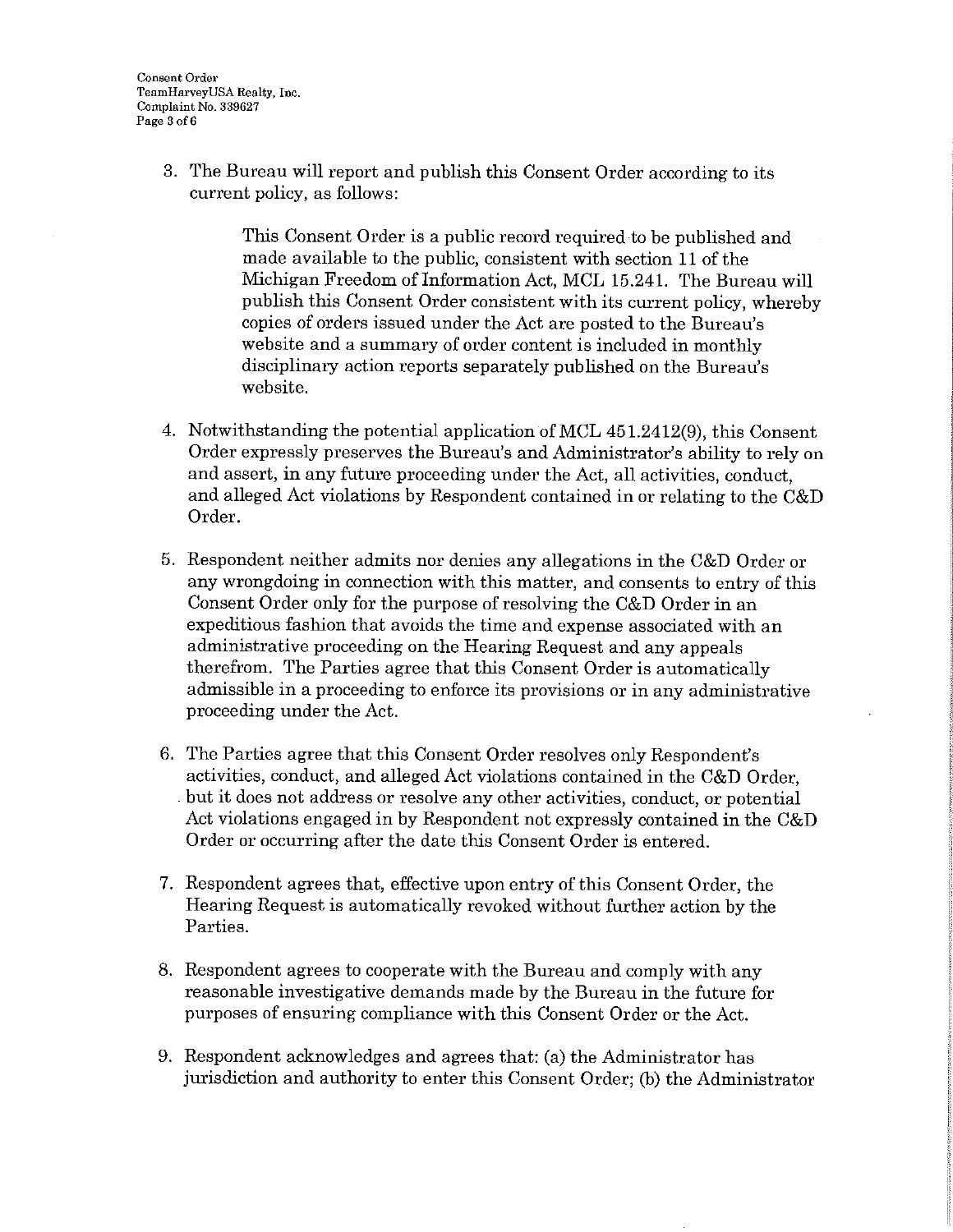may enter this Consent Order without any further notice to Respondent; and (c) upon entry of this Consent Order, it is final and binding, and Respondent waives any right to a hearing or appeal of this Consent Order and the C&D Order under the Act, the rules promulgated under the Act or the predecessor Act, the Michigan Administrative Procedures Act of 1969, 1969 PA 306, MCL 24.201 *et seq.,* or other applicable law.

- 10.The Parties understand and agree that this Consent Order will be presented to the Administrator for her final approval as evidenced by its entry, and that the Administrator may, in her sole discretion, decide to accept or reject this Consent Order. If the Administrator accepts this Consent Order by entering it, this Consent Order becomes fully effective and binding in accordance with Paragraph B.9. above. If the Administrator rejects this Consent Order by refusing to enter it, the Parties waive any objection to submitting the Hearing Request for adjudication through a formal administrative proceeding and the Administrator remaining the final decisionmaker at the conclusion of that proceeding.
- 11. The Parties acknowledge and agree that this Consent Order contains the entire understanding of the Parties and supersedes and forever terminates all prior and contemporaneous representations, promises, agreements, understandings, and negotiations, whether oral or written, with respect to its subject matter. The Parties further agree that this Consent Order may only be amended, modified, or supplemented by a duly executed writing signed by each party and approved by Order of the Administrator.
- 12. The Parties acknowledge and represent that: (a) each Party has read this Consent Order in its entirety and fully understands all of its terms, conditions, ramifications, and consequences; (b) each Party unconditionally consents to the terms of this Consent Order; (c) each Party has consulted with or had ample opportunity to consult with legal counsel of his, her, or its choosing prior to executing this Consent Order; (d) each Party has freely and voluntarily signed this Consent Order; and (e) the consideration received by each Party as described in this Consent Order is adequate.
- 13. The Parties acknowledge and agree that the Administrator retains the right to pursue any action or proceeding permitted by law to enforce the provisions of this Consent Order.
- 14. The signatories to this Consent Order below represent and warrant that they have the legal capacity and authority to enter into this Consent Order on behalf of the named Parties and to bind the named Parties to the terms and conditions contained herein.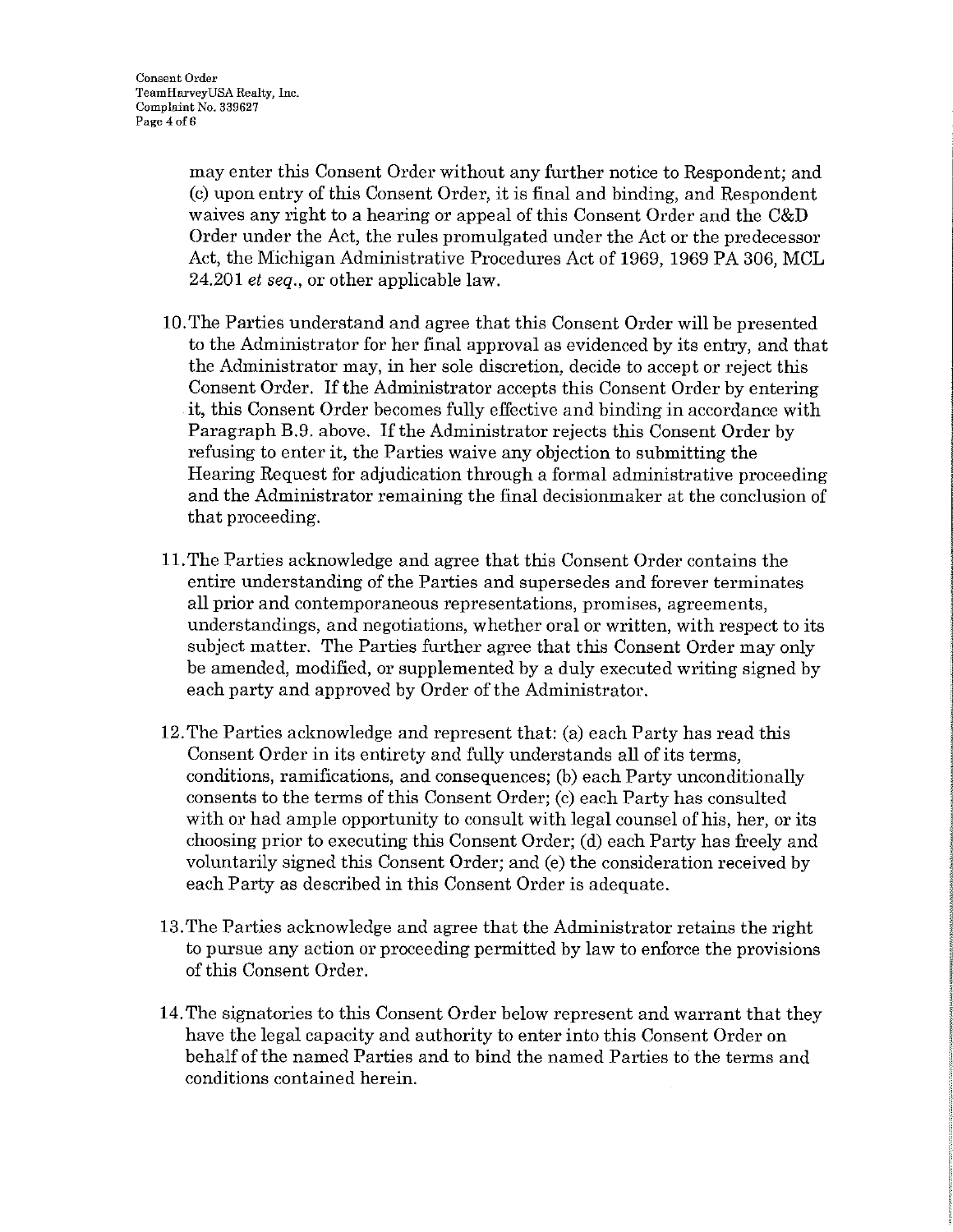**Consent Order TeamHarveyUSA Realty,** Inc. **Complaint** No. **839627 Page 5of6** 

> 15. The Parties agree that facsimile or electronically-transmitted signatures may be submitted in connection with this Consent Order and are binding on that Party to the same extent as an original signature.

Through their signatures, the Parties agree to the above terms and conditions.

By:

Dorian Harvey, Owner/Operator TeamHarveyUSA Realty, Inc.

Dated:  $12 - 17 - 19$ 

Acknowledged and Reviewed by:

Signed: ~ L [ L h--

David J. Houston Attorney for Respondent

Dated: |- 6 \ *L*OZO

Approved by:

Signed: \_\_\_\_\_\_\_\_\_\_\_\_\_ \_

Dated:

Timothy L. Teague Securities & Audit Division Director Corporations, Securities & Commercial Licensing Bureau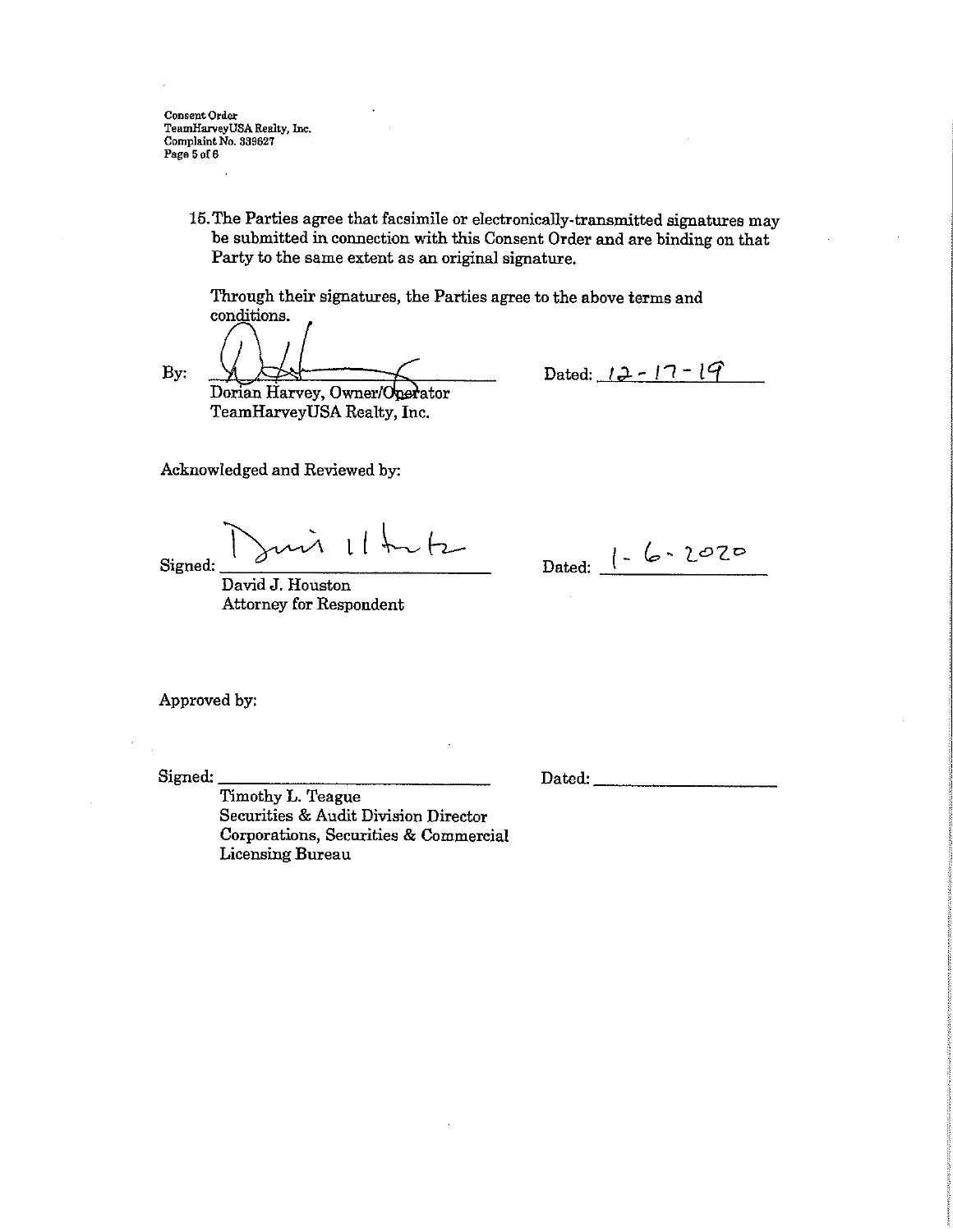**Consent Order TeamHarveyUSA Realty, Inc. Complaint No. 339627 Page 5 of6** 

> 15. The Parties agree that facsimile or electronically-transmitted signatures may be submitted in connection with this Consent Order and are binding on that Party to the same extent as an original signature.

Through their signatures, the Parties agree to the above terms and conditions.

By:

Dated: \_\_\_\_\_\_\_\_ \_

Dorian Harvey, Owner/Operator TeamHarveyUSA Realty, Inc.

Acknowledged and Reviewed by:

Signed:

Dated:

David J. Houston Attorney for Respondent

Approved by:

Signed: Umolhy d. Veague

Dated: I ' **8• 20** 

Timothy L.  $\oint$  eague Securities & Audit Division Director Corporations, Securities & Commercial Licensing Bureau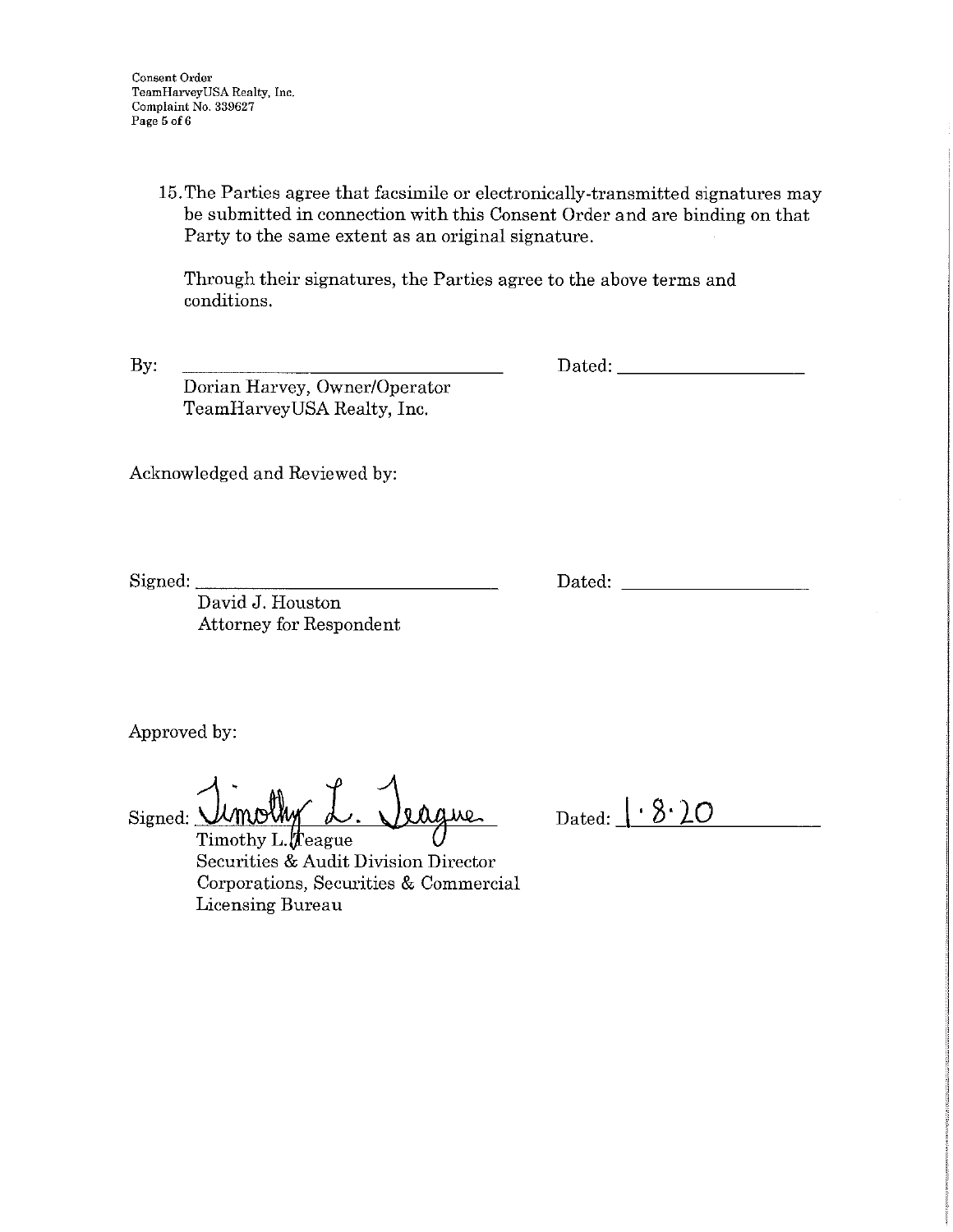**Consent Order TeamHarveyUSA Realty,** Inc. **Complaint** No. **339627 Page 6 of6** 

# **C. ORDER**

The Administrator NOW, THEREFORE, ORDERS:

THE TERMS AND CONDITIONS IN THE FOREGOING FULLY EXECUTED CONSENT AGREEMENT ARE INCORPORATED BY REFERENCE AND MADE BINDING AND EFFECTIVE THROUGH THIS CONSENT ORDER.

By: Quida Clege Date: 1-9-2020

Linda Clegg, Interim/Administrator and Interim Director, Corporations, Securities & Commercial Licensing Bureau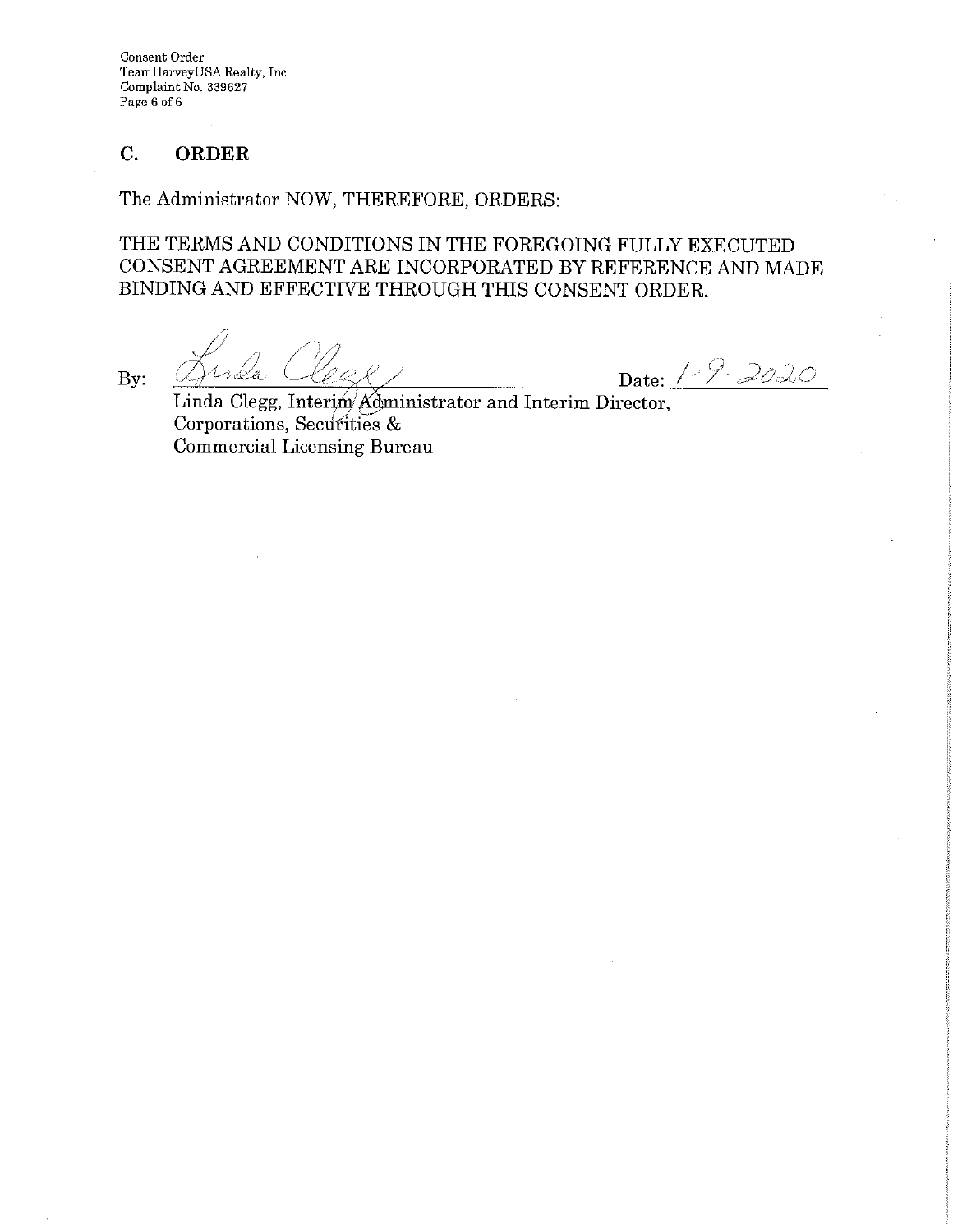# **STATE OF MICHIGAN DEPARTMENT OF LICENSING AND REGULATORY AFFAIRS CORPORATIONS, SECURITIES & COMMERCIAL LICENSING BUREAU**

In the matter of: Agency No. 339627

 $(\,|\,$ 

TEAMHARVEYUSA REALTY, INC. Unregistered

Respondent.

I

This M day of September 2019 NOTICE AND ORDER TO CEASE AND DESIST

Julia Dale, the Director ("Administrator") of the Corporations, Securities & Commercial Licensing Bureau ("the Bureau"), pursuant to her statutory authority and responsibility to administer and enforce the Michigan Uniform Securities Act (2002), 2008 PA 551, as amended, MCL 451.2101 *et seq* ("Securities Act"), hereby orders TeamHarveyUsa Realty, Inc. ("Respondent") to cease and desist from offering or selling unregistered securities, contrary to the Securities Act. Respondent is notified of the opportunity to request a hearing in this matter.

### **I. BACKGROUND**

#### **A. The Respondent**

1. Respondent TeamHarveyUsa Realty, Inc. is a Michigan corporation owned and operated by Dorian Harvey ("Harvey"). Neither Respondent nor Harvey is registered in any capacity, nor has either registered any securities offerings under the Securities Act.

# **B. Findings of Fact**

- 1. The Bureau received a consumer complaint regarding Respondent and Harvey, and as a result, opened an investigation of Respondent's activities under the Securities Act.
- 2. The investigation developed evidence that Respondent, through Harvey's efforts, marketed, offered, and sold promissory notes to Michigan investor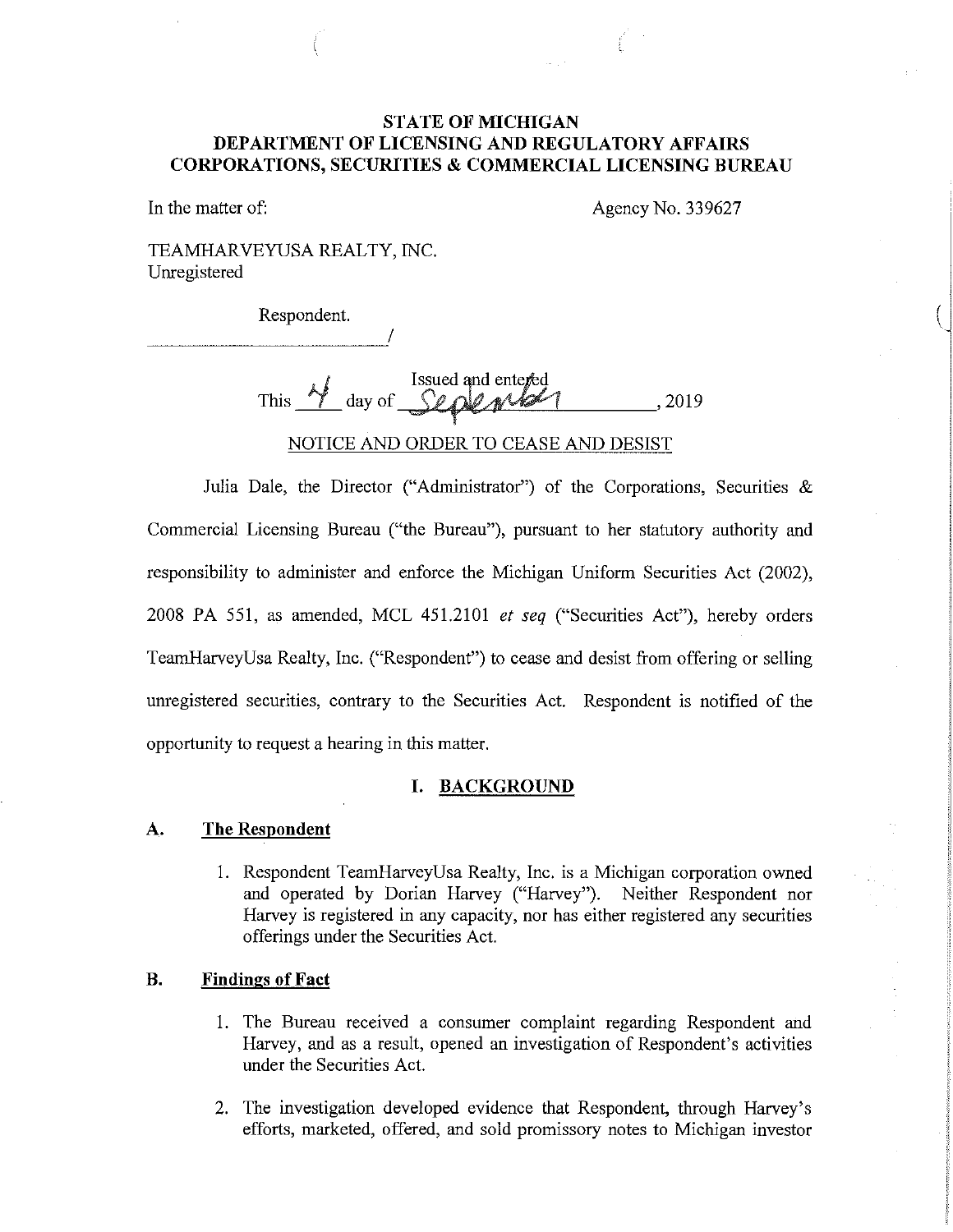BY. Investor BY was offered and purchased more than one promissory note from Respondent and Harvey between 2015 and 2016.

- 3. In 2016, BY invested \$10,000 with Respondent and Harvey and was promised a 30% return on the promissory note investment. Respondent's purpose in issuing the note was to raise capital for its general business operations, and BY's purpose in buying the note was to earn an investment return in the form of interest. An offering letter sent to BY, and possibly to other investors, identified offerees of the note as "investors". While the note purports to create a security interest in some form of real property for BY, Respondent provided no evidence to suggest any collateral secures the note.
- 4. The note was not registered under the Securities Act, and Respondent has not proven that it was federal covered or exempt from registration under the Securities Act.

### **II. RELEVANT STATUTORY PROVISIONS**

1. Section 102c(c) of the Securities Act defines "Security", in part, as:

a note<sup>[1</sup>]; stock; treasury stock; security future; bond; debenture; evidence of indebtedness; certificate of interest or participation in a profit-sharing agreement; collateral trust certificate; preorganization certificate or subscription; transferable share; investment contract; voting trust certificate; certificate of deposit for a security; fractional undivided interest in oil, gas, or other mineral rights; put, call, straddle, option, or privilege on a security, certificate of deposit, or group or index of securities, including an interest in or based on the value of that put, call, straddle, option, or privilege on that security, certificate of deposit, or group or index of securities, put, call, straddle, option, or privilege entered into on a national securities exchange relating to foreign currency, an investment in a viatical or life settlement agreement; or, in general, an interest or instrument commonly known as a "security"; or a certificate of

<sup>[</sup> 1 A promissory note is presumed to be a security under the "Family Resemblance Test" adopted by the Supreme Court in *Reves v Ernst & Young,* 494 US 56, 64-67 (1990), unless the note is on a list of nonsecurity notes. The presumption may be rebutted by analyzing four factors which might identify the note as a non-security. Those factors as applied here support the fact that the note is a security: (I) The notes **were offered to raise capital for Respondent's general business operations and BY's purpose was to earn a**  valuable return in the form of interest; (2) the plan of distribution of the instrument according to the **offering letter was to "investors"; (3) the investors would reasonably expect the notes to be securities, as the offerees of the notes were described as 1 'investors" and were passive, merely waiting for Respondent to**  generate a return on the money laid out; (4) no other regulatory scheme exists to provide a safeguard for investors in these notes; while the note purported to create a security interest underlying it, Respondent provided no evidence that such a security interest exists. All four factors weigh in favor of defining these **notes as securities.]**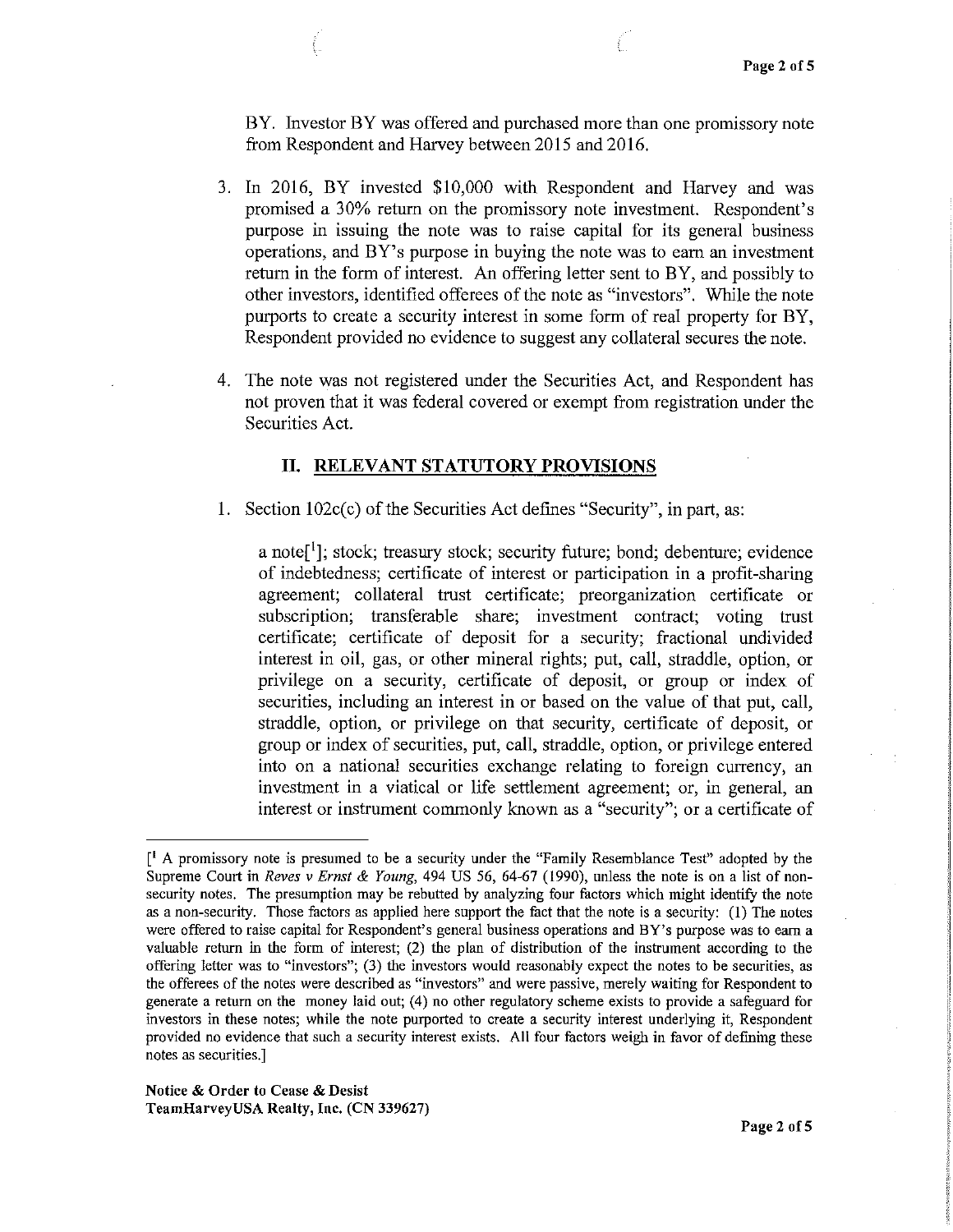interest or participation in, temporary or interim certificate for, receipt for, guarantee of, or warrant or right to subscribe to or purchase, any of the foregoing...

2. Section 301 of the Securities Act, MCL 451.2301, states:

A person shall not offer or sell a security in this state unless 1 or more of the following are met:

(a) The security is a federal covered security.

(b) The security, transaction, or offer is exempted from registration under sections 201 to 203.

- ( c) The security is registered under this act.
- 3. Section 503(1) of the Securities Act, MCL 451.2503(1 ), states:

In a civil action or administrative proceeding under this act, a person claiming an exemption, exception, preemption, or exclusion has the burden to prove the applicability of the exemption, exception, preemption, or exclusions.

### III. **CONCLUSIONS OF LAW**

1. Respondent TeamHarveyUSA Realty, Inc., through Dorian Harvey, offered and sold a promissory note security to Michigan investor BY which was not federal covered, exempt from registration, or registered, contrary to section 301 of the Securities Act, MCL 451.2301.

## **IV. ORDER**

IT IS THEREFORE ORDERED, pursuant to section 604 of the Securities Act, MCL 451.2604, that:

- A Respondent shall immediately CEASE AND DESIST from offering or selling unregistered, non-exempt securities, contrary to the Securities Act.
- B. Pursuant to section 604(2) of the Securities Act, this Notice and Order to Cease and Desist is IMMEDIATELY EFFECTIVE.
- C. In her Final Order, the Administrator, under section 604(4) of the Securities Act, MCL 451.2604(4), intends to impose a civil fine of \$10,000.00 against Respondent.

**Notice** & **Order to Cease** & **Desist TeamHarveyUSA Realty, Inc. (CN 339627)**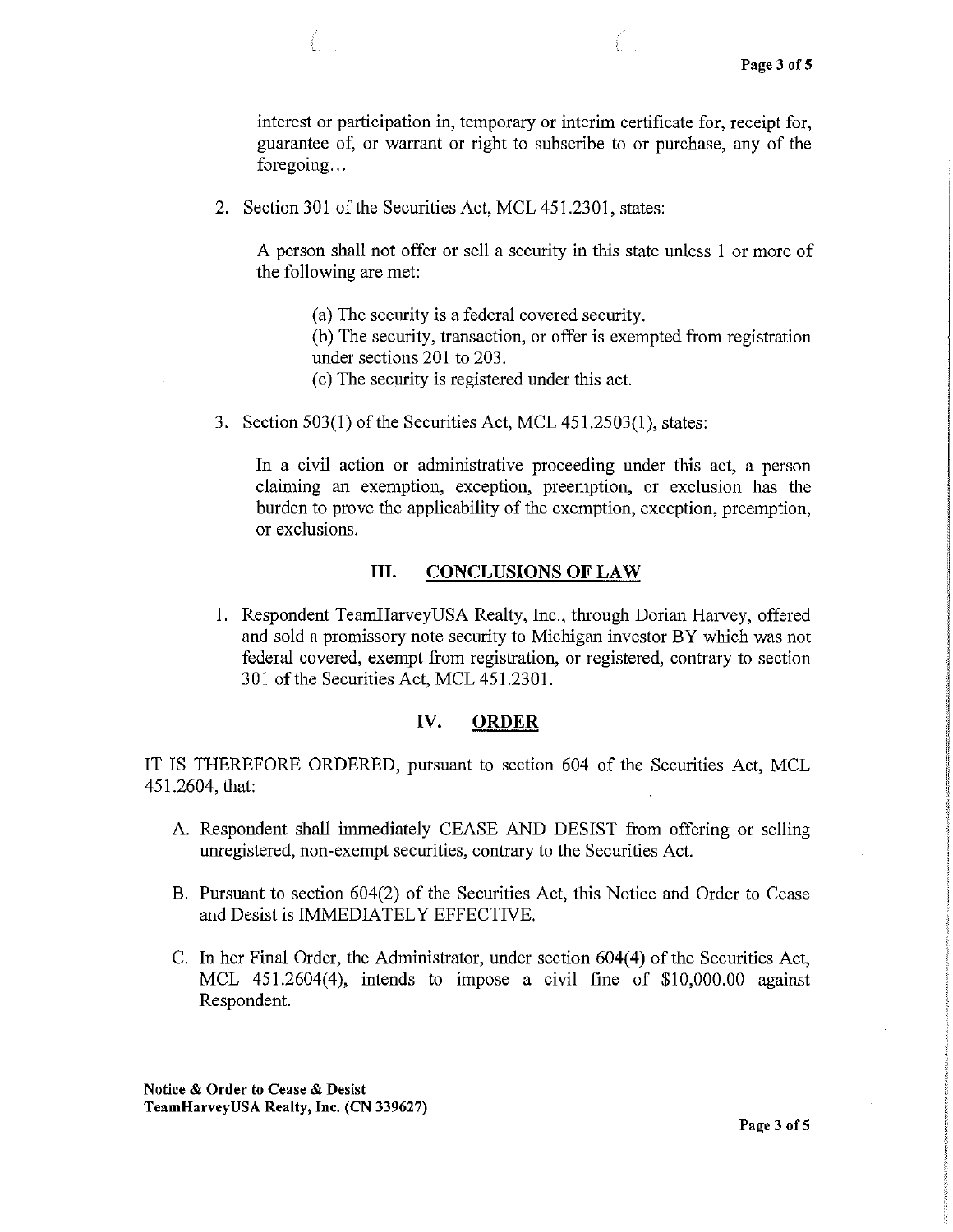D. Pursuant to section 508 of the Securities Act, MCL 451.2508, a person that willfully violates the Securities Act, or an order issued under the Securities Act, is guilty of a felony punishable by imprisonment for not more than 10 years or a fine of not more than \$500,000.00 for each violation, or both. An individual convicted of violating a rule or order under this act may be fined, but shall not be imprisoned, if the individual did not have knowledge of the rule or order.

## **V. NOTICE OF OPPORTUNITY FOR HEARING**

Section 604 of the Securities Act, MCL 451.2604, provides that Respondent has 30 days beginning with the first day after the date of service of this Notice and Order to Cease and Desist to submit a written request to the Administrator asking that this matter be scheduled for a hearing. If the Administrator receives a written request in a timely manner, the Administrator shall schedule a hearing within 15 days after receipt of the request. The written request for a hearing must be addressed to:

> Corporations, Securities & Commercial Licensing Bureau Regulatory Compliance Division P.O. Box 30018 Lansing, MI 48909

#### **VI. ORDER FINAL ABSENT HEARING REQUEST**

A. Under section 604 of the Securities Act, MCL 451.2604, the Respondent's failure to submit a written request for a hearing to the Administrator within 30 days after the service date of this **NOTICE AND ORDER TO CEASE AND DESIST** shall result in this order becoming a **FINAL ORDER** by operation of law. The **FINAL ORDER** includes the imposition of the fines cited described in section IV.C., and the fine amounts set forth below will become due and payable to the Administrator within sixty (60) days after the date this order becomes final:

> \$10,000.00 - TeamHarveyUsa Realty, Inc., under section 604 of the Securities Act, MCL 451.2604.

B. CIVIL FINE payments should be payable to the STATE OF MICHIGAN and contain identifying information (e.g., names and complaint numbers) and mailed to the following address:

> Corporations, Securities & Commercial Licensing Bureau Final Order Monitoring P.O. Box 30018 Lansing, MI 48909

Notice & Order to Cease & Desist TeamHarveyUSA Realty, Inc. (CN 339627)